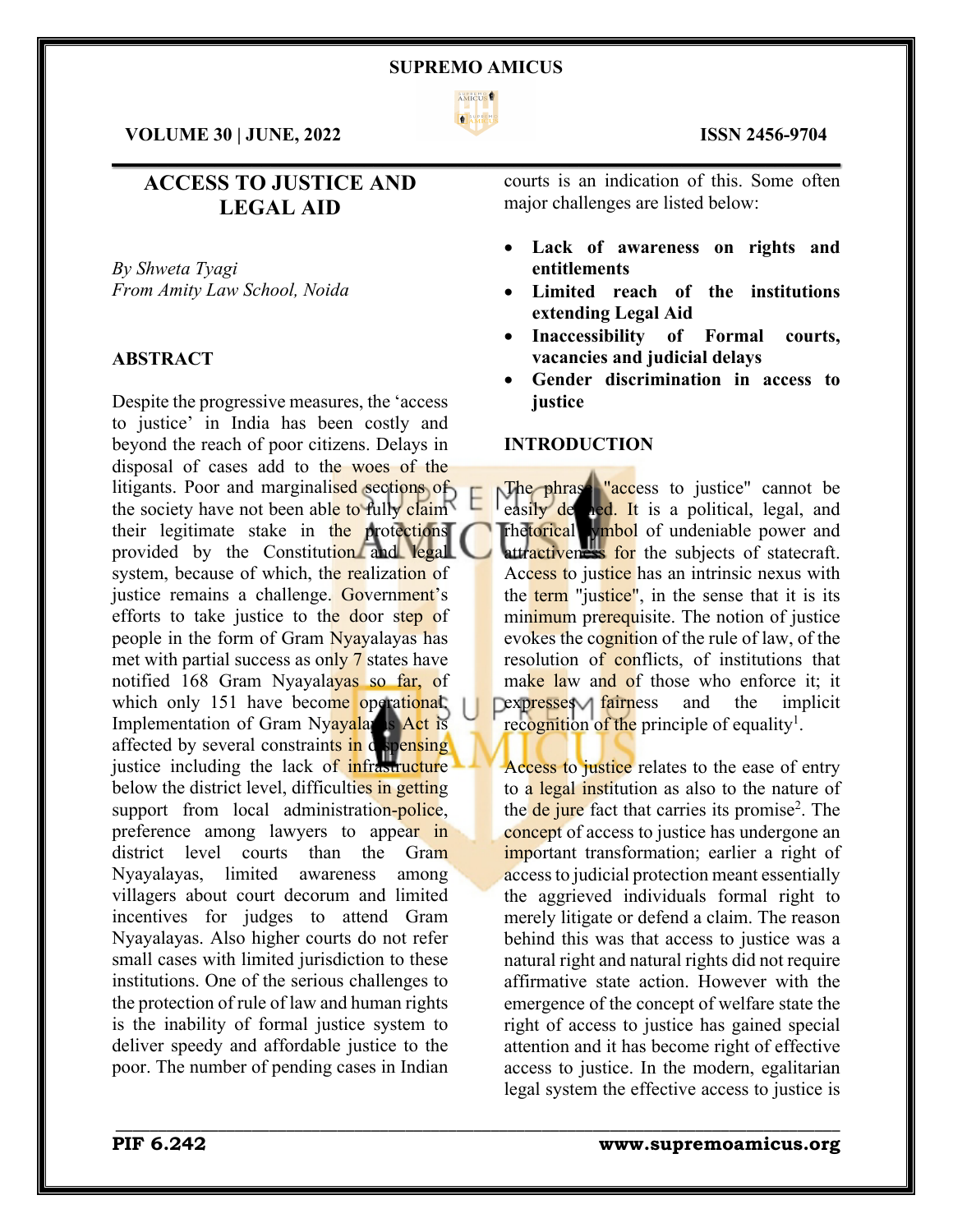

 $\mathcal{L}_\mathcal{L} = \mathcal{L}_\mathcal{L} = \mathcal{L}_\mathcal{L} = \mathcal{L}_\mathcal{L} = \mathcal{L}_\mathcal{L} = \mathcal{L}_\mathcal{L} = \mathcal{L}_\mathcal{L} = \mathcal{L}_\mathcal{L} = \mathcal{L}_\mathcal{L} = \mathcal{L}_\mathcal{L} = \mathcal{L}_\mathcal{L} = \mathcal{L}_\mathcal{L} = \mathcal{L}_\mathcal{L} = \mathcal{L}_\mathcal{L} = \mathcal{L}_\mathcal{L} = \mathcal{L}_\mathcal{L} = \mathcal{L}_\mathcal{L}$ 

\_\_\_\_\_\_\_\_\_\_\_\_\_\_\_\_\_\_\_\_\_\_\_\_\_\_\_\_\_\_\_\_\_\_\_\_\_\_\_\_\_\_\_\_\_\_\_\_\_\_\_\_\_\_\_\_\_\_\_\_\_\_\_\_\_\_\_\_\_\_\_\_\_\_\_\_\_\_\_\_\_\_\_\_\_

## **VOLUME 30 | JUNE, 2022 ISSN 2456-9704**

regarded as the most basic human right which not only proclaims but guarantees the legal rights of all<sup>3</sup>.

In today's world," Access to justice" means having recourse to an affordable, quick, satisfactory settlement of disputes from a credible forum4 . The words "access to justice" serve to focus on two basic purposes of legal system- the system by which people may vindicate their rights and/or resolve their disputes under the general auspices of the state. Thus it requires that the system, firstly, must be equally accessible to all, and second, it must lead to results that are individually<br>and socially just. and socially just.

Access to justice can be broadly categorized into formal and informal access to justice. The formal access to justice is basically adjudication of disputes by the courts which follow the rules of civil and criminal procedure. This mode of justice delivery system though the primary model, has numerous shortcomings such as cost hurdles, inordinate delays and other technical hurdles like laches and execution of courts rder. On the other hand informal access the justice includes alternative modes of dispute resolution such as arbitration, conciliation, mediation, lok adalats and nyaya panchayats. Contrary to what the nomenclature suggests, alternative modes are more of a supplementary phenomenon and were devised with that very intent. However, one has to remember that these methods of dispute resolution are required to always adhere to certain basic postulates of dispute resolution - parity of power between the contesting parties being one such postulate. If they in their very conceptions offer scope for coercion or influence, they cannot be considered to be imparting justice. It has to

be remembered that justice is the beacon of any dispute resolution method and not just mere settlement of dispute. If mere settlement becomes the beacon, then there comes the element of power imbalance and as a result, the society becomes lopsided leading to tussle and eventual conflict between power holders and power addressees.

With a population of 1.2 billion people, India is a multi-cultural, multi-linguistic, multireligious and multi-ethnic secular country. India is also the most representative democracy which elects approximately 3 million people in the local self-government bodies -more than 1/3 of them being women. During last two decades, India has made steady progress on economic front and has achieved sustained growth of 8.2 percent for last 5 years but poverty has declined only by 0.8 percent1. India ranks 134 out of 187 countries on the UN Human Development Index.2The Constitution of India has ensured equality to all its citizens. Article 14 of the Constitution of India reads 'The Stateshall not deny to any person equality before the law or the equal protection of the laws within the territory of India'. The Constitution also prohibits discrimination on grounds of religion, race, caste, sex or place of birth3. Article 39A (Equal Justice and Free Legal Aid) of the Indian constitution, under the Directive Principles of State Policy reads 'The State shall secure that the operation of the legal system promotes justice, on a basis of equal opportunity, and shall, in particular, provide freelegal aid, by suitable legislation or schemes or in any other way, to ensure that opportunities for securing justice are not denied to any citizen by reason of economic or other disabilities.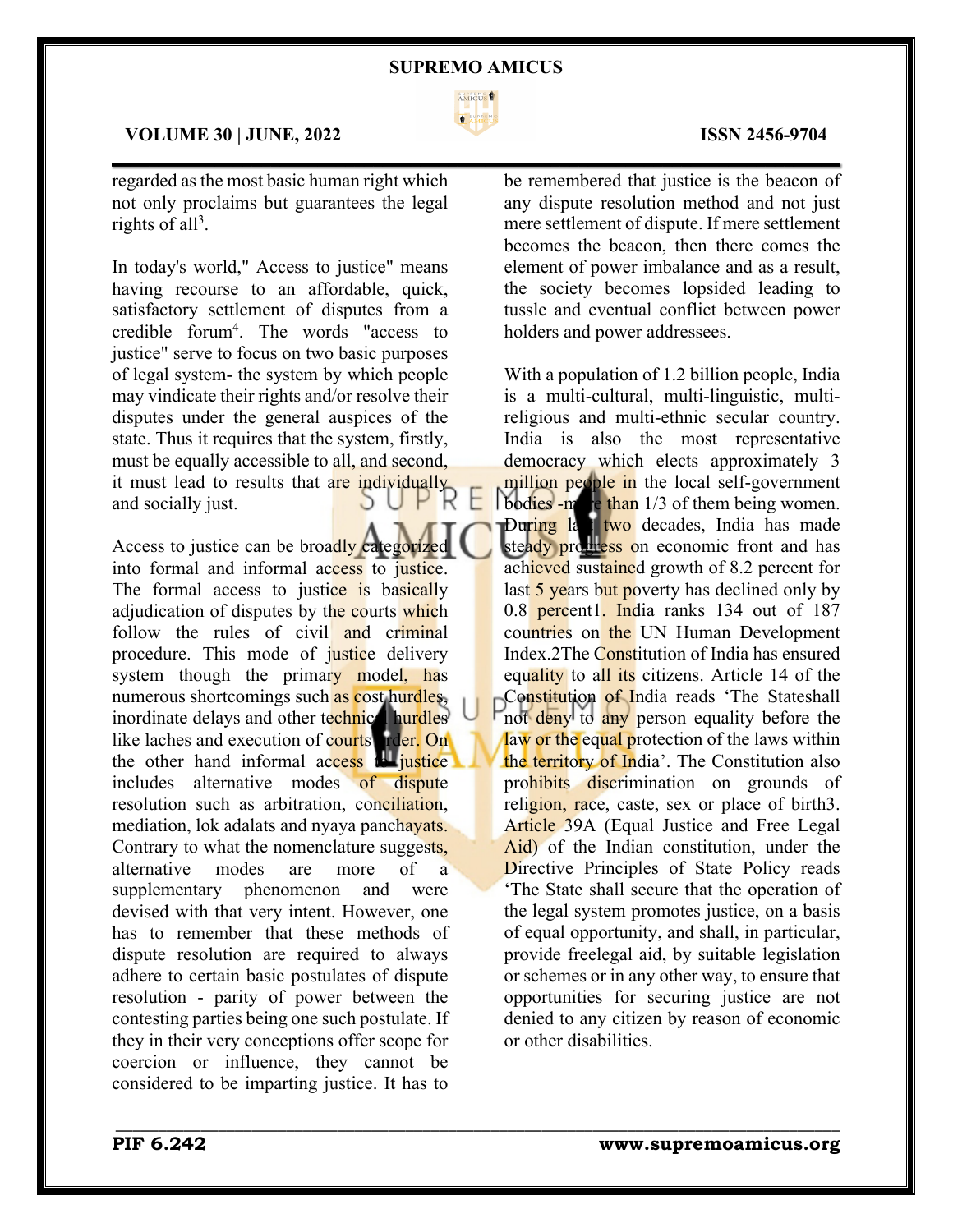### **SUPREMO AMICUS**



 $\mathcal{L}_\mathcal{L} = \mathcal{L}_\mathcal{L} = \mathcal{L}_\mathcal{L} = \mathcal{L}_\mathcal{L} = \mathcal{L}_\mathcal{L} = \mathcal{L}_\mathcal{L} = \mathcal{L}_\mathcal{L} = \mathcal{L}_\mathcal{L} = \mathcal{L}_\mathcal{L} = \mathcal{L}_\mathcal{L} = \mathcal{L}_\mathcal{L} = \mathcal{L}_\mathcal{L} = \mathcal{L}_\mathcal{L} = \mathcal{L}_\mathcal{L} = \mathcal{L}_\mathcal{L} = \mathcal{L}_\mathcal{L} = \mathcal{L}_\mathcal{L}$ 

\_\_\_\_\_\_\_\_\_\_\_\_\_\_\_\_\_\_\_\_\_\_\_\_\_\_\_\_\_\_\_\_\_\_\_\_\_\_\_\_\_\_\_\_\_\_\_\_\_\_\_\_\_\_\_\_\_\_\_\_\_\_\_\_\_\_\_\_\_\_\_\_\_\_\_\_\_\_\_\_\_\_\_\_\_

## **VOLUME 30 | JUNE, 2022 ISSN 2456-9704**

## ACCESS TO JUSTICE

## IN INDIA

The present mode of access to justice through courts, followed in India is based on adversarial legalism. The adversarial system of law is generally followed in common law countries, and is characterized by the state's neutrality and in which the parties are responsible for initiating and conducting litigation except in criminal matters wherein the state initiates the proceedings<sup>5</sup>. This mode of access to justice is an inheritance from the British and was implemented by the British government to exploit the Indian masses.

The whole set up was for the benefit of the power holders and not for the power addressees. In this method there was no parity of power between the parties to the dispute and it was plagued by high cost, delay, uncertainty and exploitation of parties by advocates. This mode of access to justice displaced the community justice system as well as the last vestiges of the inquisitorial model, which was prevalent in ancient India. This inherited mode of access to ustice is unable to deliver as it is a relic of colonial rule, was born out of the need of the colonial masters to perpetuate their dominance and was thus primarily designed for the same, with 'justice' being more or less an afterthought. It was fashioned to provide a semblance of justice so as to avoid dissent, which is but the natural fallout of denial of the same. Real and effective justice, for obvious reasons, was not a priority of the colonial masters. The system prevalent then, and unfortunately for us, still in continuation is inherently partial to the well heeled. It discriminates on economic grounds, creating disparities right at the outset, de facto denying to some even access to the

institutions of justice delivery. And the de facto denial is a consequence of us trying to work de jure equality<sup>6</sup> through a mechanism at odds with it, on account it being inherently iniquitous.

After the independence when the Constitution of India came into being the approach towards access to justice was redesigned and modified, and an attempt was made to bring parity of power in modes of dispute resolution. The preamble of the Indian Constitution resolves to secure for all its citizens, justice-social, economic and political. Further, Article 14 of the Indian Constitution reads as follows: "Equality bef<mark>ore Law – The</mark> State shall not deny to any person equality before the law and the equal protection of the laws within the territory of India." The words "equal protection of laws" indicates two things: Firstly that every person is entitled to **protection** of all the laws of the land, and secondly, every person within Indian territory is equally entitled to that protection.

Article 14 casts a duty on the State to deliver the substantial promise of the laws, in other words the state has been imposed with a duty of delivering justice to all the people within the territory of India. In addition to this, Article 256 of the Indian Constitution provides for two important things firstly, it obliges the State governments to implement the laws, which are the laws passed by the State and Union Legislatures. Secondly, on failure to do so, the Union government is under an obligation to direct the State government to implement the laws<sup>7</sup>. Thus under the Constitution, a strict duty is cast on the State to ensure that there is compliance with every law. Therefore from the abovementioned, it is logical to conclude that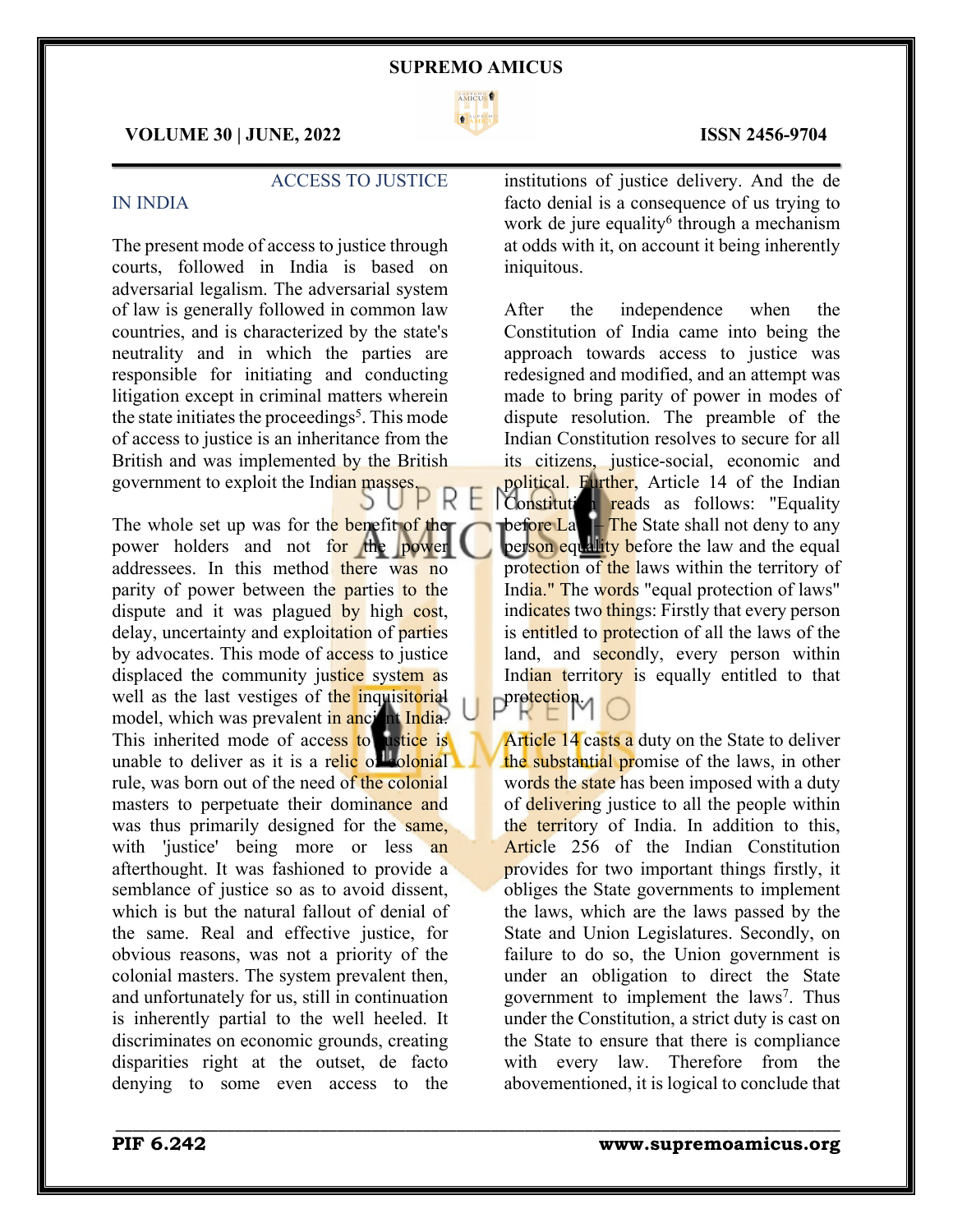

 $\mathcal{L}_\mathcal{L} = \mathcal{L}_\mathcal{L} = \mathcal{L}_\mathcal{L} = \mathcal{L}_\mathcal{L} = \mathcal{L}_\mathcal{L} = \mathcal{L}_\mathcal{L} = \mathcal{L}_\mathcal{L} = \mathcal{L}_\mathcal{L} = \mathcal{L}_\mathcal{L} = \mathcal{L}_\mathcal{L} = \mathcal{L}_\mathcal{L} = \mathcal{L}_\mathcal{L} = \mathcal{L}_\mathcal{L} = \mathcal{L}_\mathcal{L} = \mathcal{L}_\mathcal{L} = \mathcal{L}_\mathcal{L} = \mathcal{L}_\mathcal{L}$ 

# **VOLUME 30 | JUNE, 2022 ISSN 2456-9704**

even the violation of a private right casts a duty upon the state to initiate proceeding against the offender.

Thus, from a reading of the abovementioned provisions one can infer that the Constitution discarded the adversarial mode of adjudication and impliedly adopted the inquisitorial mode. But that idea, unfortunately has not reified as yet, and the old model though in dissonance with fundamental provisions of our Constitution is still operative.

In an inquisitorial system, the court or a part of the court is actively involved in determining the facts of the case, as opposed to an adversarial system where the role of the court is solely that of an impartial referee between parties. However, the constitutional mandate in this regard has been consistenly overlooked and we end up, still upholding the adversarial mode of adjudication, inspite of the fact that it is inherently prejudicial to the parity principle and thus contrary to Article 14, and thereby unconstitutional.

# **GOI INITIATIVES AND PRIORITIES**

Government of India has enacted several pro-poor laws and has provisioned for policies that seek to protect rights of the citizens. Together, with a vigilant and proactive civil society, the judiciary has played an important role in creating an enabling environment to protect rights of the most marginalized. Having made some progress towards reducing poverty and exclusion during the 11th Plan period, the 12th Plan aims to accelerate faster, sustainable and more inclusive growth. For the first time in the plan process, Planning Commission of India constituted a Working Group for Twelfth Five Year Plan of the Department of Justice under the chairpersonship of Secretary (Justice) with the basic objective of making recommendations for the 12th Five Year Plan.According to the report of this Working Group, "Governance is facing challenges in the country in terms of accountability, integrity and service delivery and justice delivery institutions play a crucial in restoring public confidence and trust in governance.15The Working Group made suggestions for improving the justice dispensation system by strengthening the 'Pre-litigation and Alternate Dispute Resolution system to help the poor and marginalized people to escape high litigation costs.' It llalso recommended that the Capacities of the Legal Services Authorities must be strengthened to effectively serve the poor and vulnerable sections of the society.16The Working Group has recommended human resource development, use of ICT, Judicial and Legal Reforms and structural changes to strengthen DoJ and Judiciary. The reduction in numbers of under trials in prisons also remains a big priority for the Government.

# **CONCLUSION**

The Informal modes of access to justice are not to supplant the formal modes of access to justice rather to supplement them. But as we have already discussed that the Informal modes of access to justice which includes Nyaya Panchayats, lok adalats, Negotiation, Mediation, Conciliation, Arbitration and Institution of Ombudsman working in India, are not adhering to the principle of parity of power and are also not in consonance with the constitutional mandate. The institution of Nyaya Panchayat is providing easy access to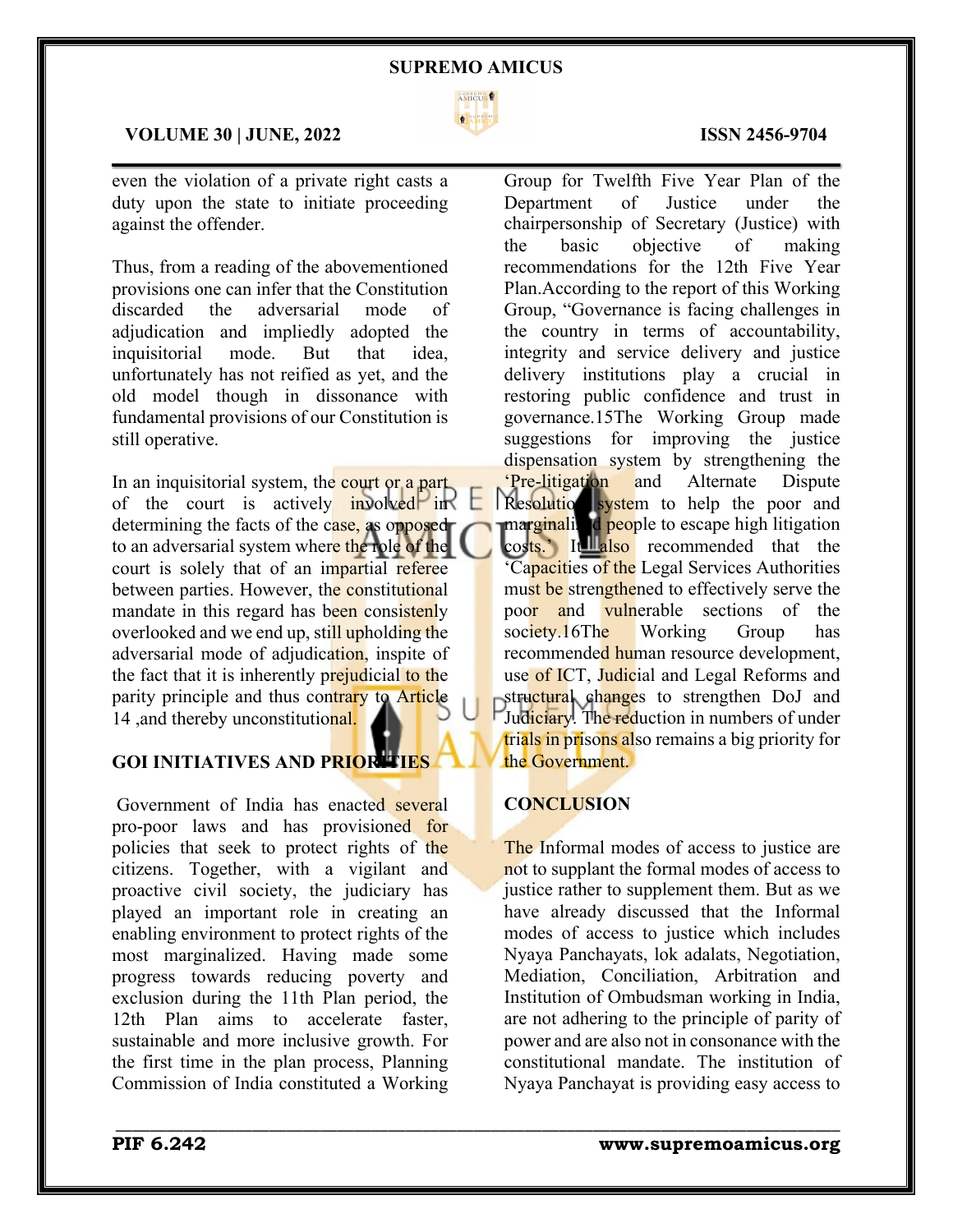### **SUPREMO AMICUS**



 $\mathcal{L}_\mathcal{L} = \mathcal{L}_\mathcal{L} = \mathcal{L}_\mathcal{L} = \mathcal{L}_\mathcal{L} = \mathcal{L}_\mathcal{L} = \mathcal{L}_\mathcal{L} = \mathcal{L}_\mathcal{L} = \mathcal{L}_\mathcal{L} = \mathcal{L}_\mathcal{L} = \mathcal{L}_\mathcal{L} = \mathcal{L}_\mathcal{L} = \mathcal{L}_\mathcal{L} = \mathcal{L}_\mathcal{L} = \mathcal{L}_\mathcal{L} = \mathcal{L}_\mathcal{L} = \mathcal{L}_\mathcal{L} = \mathcal{L}_\mathcal{L}$ 

## **VOLUME 30 | JUNE, 2022 ISSN 2456-9704**

justice to the people living in villages but it's not only about an access to justice rather one should be able to get justice. The problem is that the powerful factions of the villages are substantially using the nyaya panchayats for their favour at the expense of justice. The lok adalats are also working well and helping courts in relieving their burden but the approach of lok adalats towards the dispute resolution is conciliatory which involves waiver of right and it is against the article 14 of the constitution. The other mode of informal dispute resolution like negotiation, mediation and conciliation are not effective because a mediator or a conciliator has no power to order a party to appear and defend a claim. Nor can a mediator or conciliator compel the losing side to comply with a decision. Moreover these **mechanism** of dispute resolution they involves waiver of right which is against the article 14 of the Constitution. As far as Arbitration is concerned the award of arbitrator is binding, thus satisfying the coercion count but as the Arbitration and conciliation act provides for the waiver of the right it is against the principle enshrined in article  $1 +$  of the  $\frac{1}{2}$  constitution. Another lacuna is that  $\frac{1}{2}$  is based on the adversarial model of litigation which results in delay and high costs. The institution of ombudsman popularly known as office of "lokayukta" is not provided with the requisite" machinery and powers by the respective state legislation and is thus not working effectively.

Although these modes of informal access to justice were premised on good intentions, their manifest effects are to the contrary. This is confirmed by the facts as have been aforementioned in the course of this paper. The primary and fundamental flaw being that despite making access to the instrumentalities

involved easier, the very quality of justice that they are employed to deliver is warped by their processes. As has been reiterated time and again through this paper, these modes are inclined more to afford convenience to the state than to deliver wholesome justice, and that holds true for the formal modes as well. The quality of justice (the use of the word justice being malapropos here) in the true sense is made ineffectual to a great extent by it being moored in inequitable postulates.

The apocryphal notion that the adversarial system sub serves the object of justice better is exposed by its inherent inconsistency with Article 14, which is as compendious an articulation  $\frac{d}{dt}$  of the principle of equity as possible. Article 14 impliedly advocates the implementation of an inquisitorial system premised on the parity of power. We can also draw inspirations from the principles of Rajadharma which is based on the inquisitorial pattern. What we need is model which can suit our society and principle of Rajadharma answers the present problems of the Indian society. The principles of Rajadharma are embedded in the Constitution also. Under the Constitution it is the duty of the state to provide equal protection of laws and to enforce compliance with every law. Thus a state has to play a proactive role in providing justice; what is required is a reading and enforcement of the Constitution in the true spirit.

## **Reference**

\_\_\_\_\_\_\_\_\_\_\_\_\_\_\_\_\_\_\_\_\_\_\_\_\_\_\_\_\_\_\_\_\_\_\_\_\_\_\_\_\_\_\_\_\_\_\_\_\_\_\_\_\_\_\_\_\_\_\_\_\_\_\_\_\_\_\_\_\_\_\_\_\_\_\_\_\_\_\_\_\_\_\_\_\_

*1. Rawl John, " A Theory of Justice" (Harvard University press, Edition 1997) p11*

\*\*\*\*\*